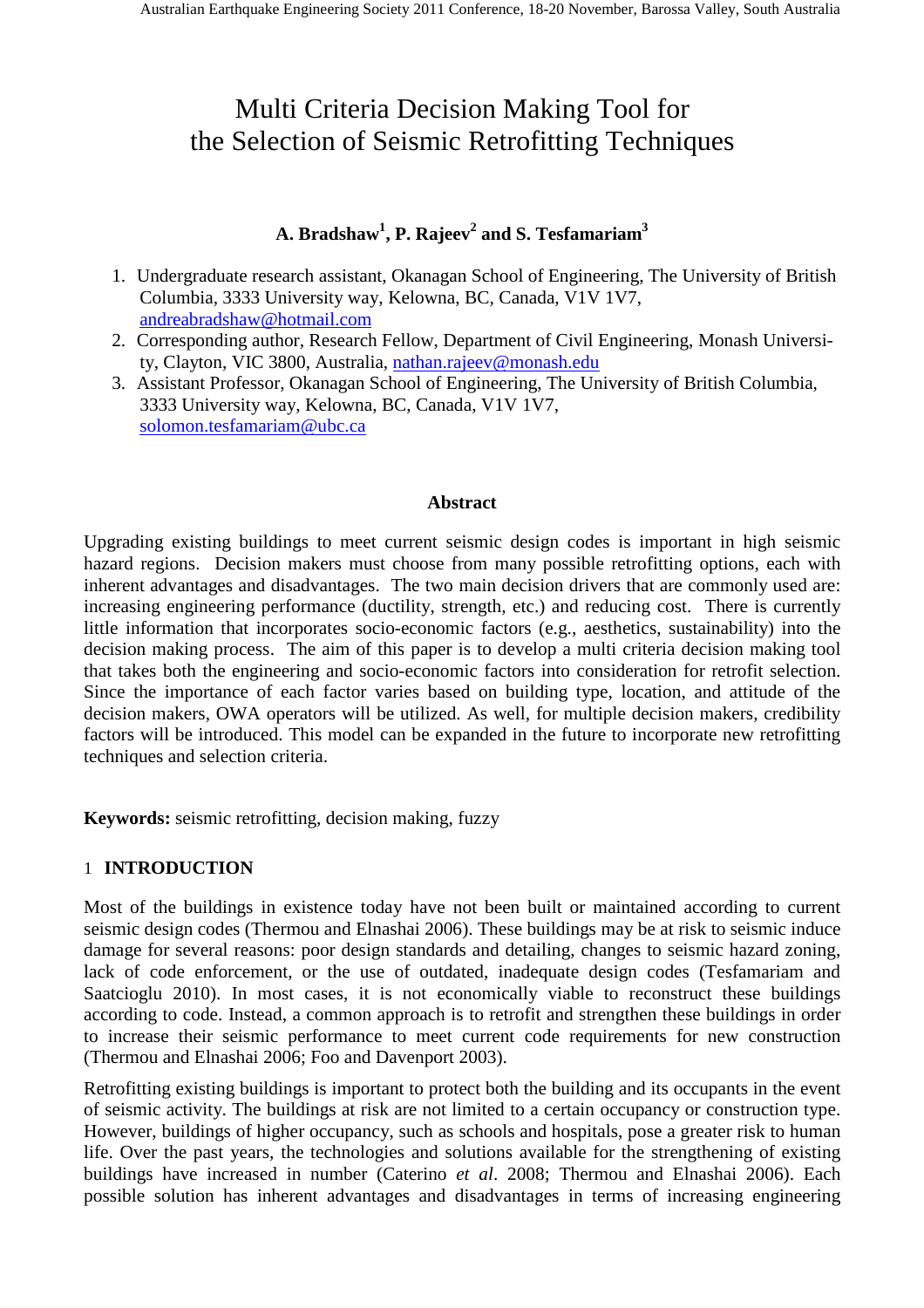performance as well as many socio-economic criteria that may be important to the decision maker. The increase in possible solutions has left decision makers with a more difficult decision than in the past. They must now consider many different factors when deciding upon the best retrofitting solution for their circumstances.

For the most part the two main decision drivers will typically remain cost and engineering performance (strength, ductility, etc.). However, there is a multitude of socio-economic factors to be considered as well. Some of the factors can include aesthetics/preservation of architecture, duration of work/disruption of use, cost (installation and maintenance), sustainability, and availability of workmanship and materials (Figure 1) (Tesfamariam *et al.* 2010).



Figure 1. Hierarchical framework for seismic risk management (after Tesfamariam *et al*. 2010)

One of the main problems associated with choosing and implementing retrofitting techniques is that there are no specific code requirements (Prebix *et al*. 1989). It is then for this reason that a multi criteria decision making (MCDM) tool is necessary. Multi criteria decision-making (MCDM) techniques deal with problems where alternatives are predefined and the decision-maker ranks available alternatives. In this paper, ordered weighted averaging (OWA) operators (Yager 1988) are proposed to select desired retrofit technique. The motive behind selecting the OWA operator for aggregation of input parameters is their capability to encompass a range of operators from minimum to maximum including various averaging (compromising) operators like arithmetic mean. The OWA operator provides a flexibility to incorporate decision maker's attitude or tolerance towards risk, which can also be related to the criticality of the particular system under investigation.

## 2 **HIERARCHICAL EARTHQUAKE RISK ASSESSMENT**

## 2.1 *Selection of general decision making criteria*

## 2.1.1 *Cost*

The cost factor includes both the installation and maintenance costs associated with the retrofit technique. Installation cost is defined as the cost of all materials and work associated with the design and construction of the retrofitting solution. This may include some demolition and reconstruction of non-structural components and finishing (Caterino *et al.* 2008). Maintenance cost is defined as the cost of any upgrade, treatments, and inspections that must be performed throughout the lifetime of the retrofit alternative.

## 2.1.2 *Aesthetics/preservation of architecture*

Aesthetics includes the change in physical appearance to a structure after a retrofitting solution has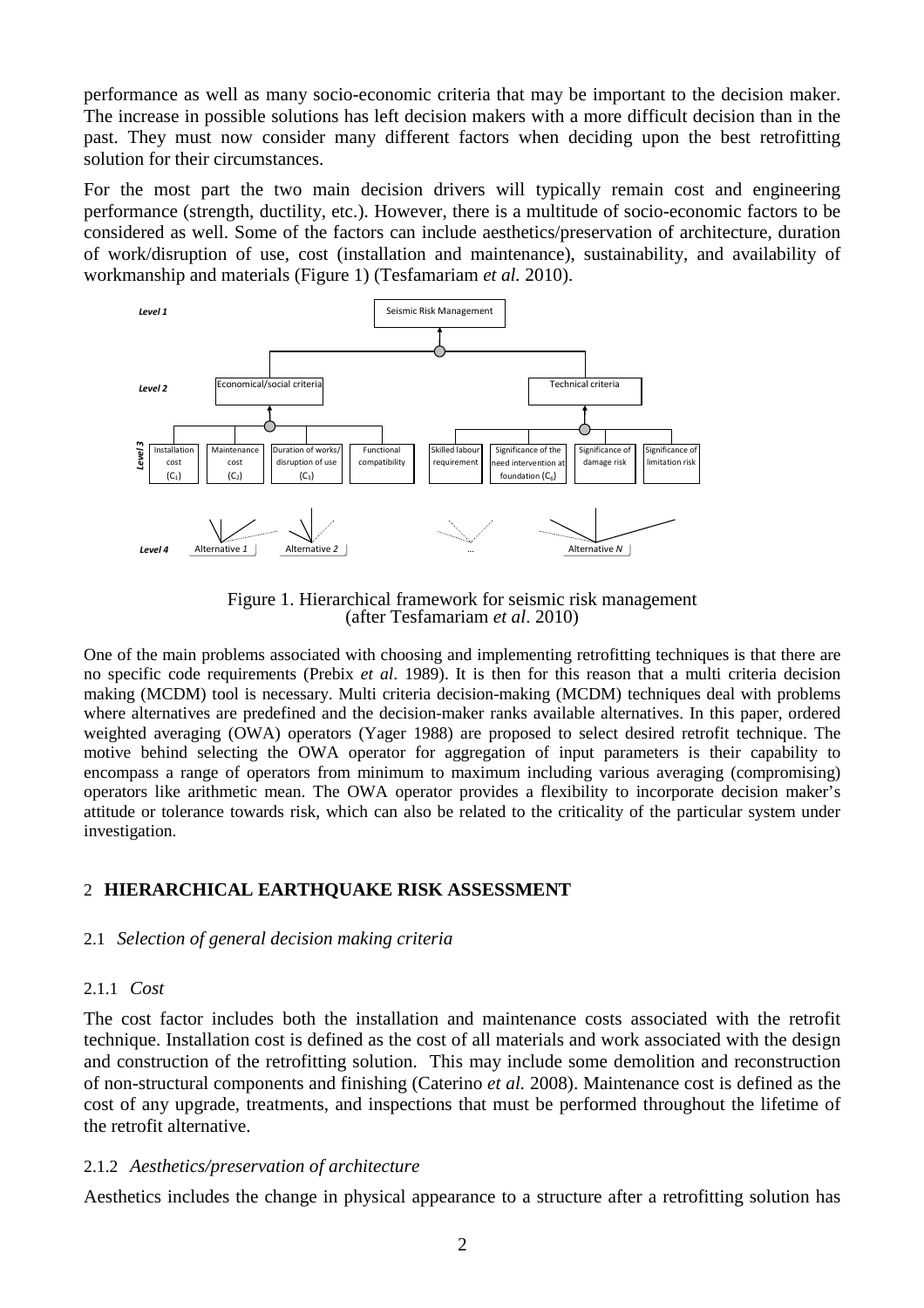been implemented. For many buildings it is important to preserve the architectural elements of both the interior and exterior of the building. Some retrofitting techniques have little visible impact on the appearance of the structure, such as fibre reinforced polymer (FRP) wrap which is often covered or painted after application. Whereas other techniques, such as steel bracing, may cause drastic changes to the architecture and physical appearance of the building.

## 2.1.3 *Availability of workmanship/materials*

Depending on the region in which the retrofitting will take place, the materials and technical equipment required to implement certain techniques may be scarce. This criteria is particularly an issue in developing countries where the cost to import materials and skilled labour is far greater. Workmanship is defined as any skilled persons required to design and/or implement the retrofitting technique (i.e. engineers, architects, masons, skilled labour persons). Materials may include tools and machinery as well as construction materials.

## 2.1.4 *Duration of work/disruption of use*

The duration of work required to implement each technique is directly linked to disruption of use or disruption to occupants. If a great deal of interior construction is required then the duration of work becomes a very important criterion because of business and building use interruptions. Whereas, if little construction is required to implement a technique then the duration will have far less affect on the decision.

## 2.1.5 *Post-disaster importance of building*

The post-disaster importance of a building refers to whether the building has any special usage after a disaster. For instance fire halls and police stations are important for search and rescue efforts while schools and other places of assembly are often used for temporary housing when people have been displaced from their homes. Hospitals also fall under this category. If a building plays an important role in post-disaster relief efforts then more emphasis should be placed on the technical criteria to ensure adequate structural response in the event of an earthquake.

## 2.1.6 *Historic/cultural significance*

The historical or cultural significance of a building is defined as its heritage value to society. The preservation of architecture may be extremely important if the building holds some historical significance. Retrofitting techniques and detailing should either have little impact on the appearance of the building or else conform to the existing character and detailing of the architecture (Charleson *et al*. 2001). The cultural significance of the building will also dictate the necessary performance requirements. Preserving cultural heritage is an important factor in many communities.

## 2.1.7 *Sustainability*

Sustainability is a multi-faceted criterion with many possible definitions within the context of retrofitting techniques. For the purposes of this analysis, sustainability will encompass: transportation of materials, amount of material and machinery required, and recycled content of materials. Transportation of materials is directly related to the availability of materials criterion. If the necessary materials are not available in the region then high transportation costs and carbon emissions are associated with their delivery to the site. The amount of material required for a technique includes all material and machinery for construction, demolition, and repair of the structure. Excessive use of materials leads to a decrease in natural resources as well as carbon emissions associated with their processing. Some materials, such as steel, are known to contain a much higher percent of recycled content than other materials. Materials produced from recycled content are preferred because they reduce waste as well as the harvesting of natural resources.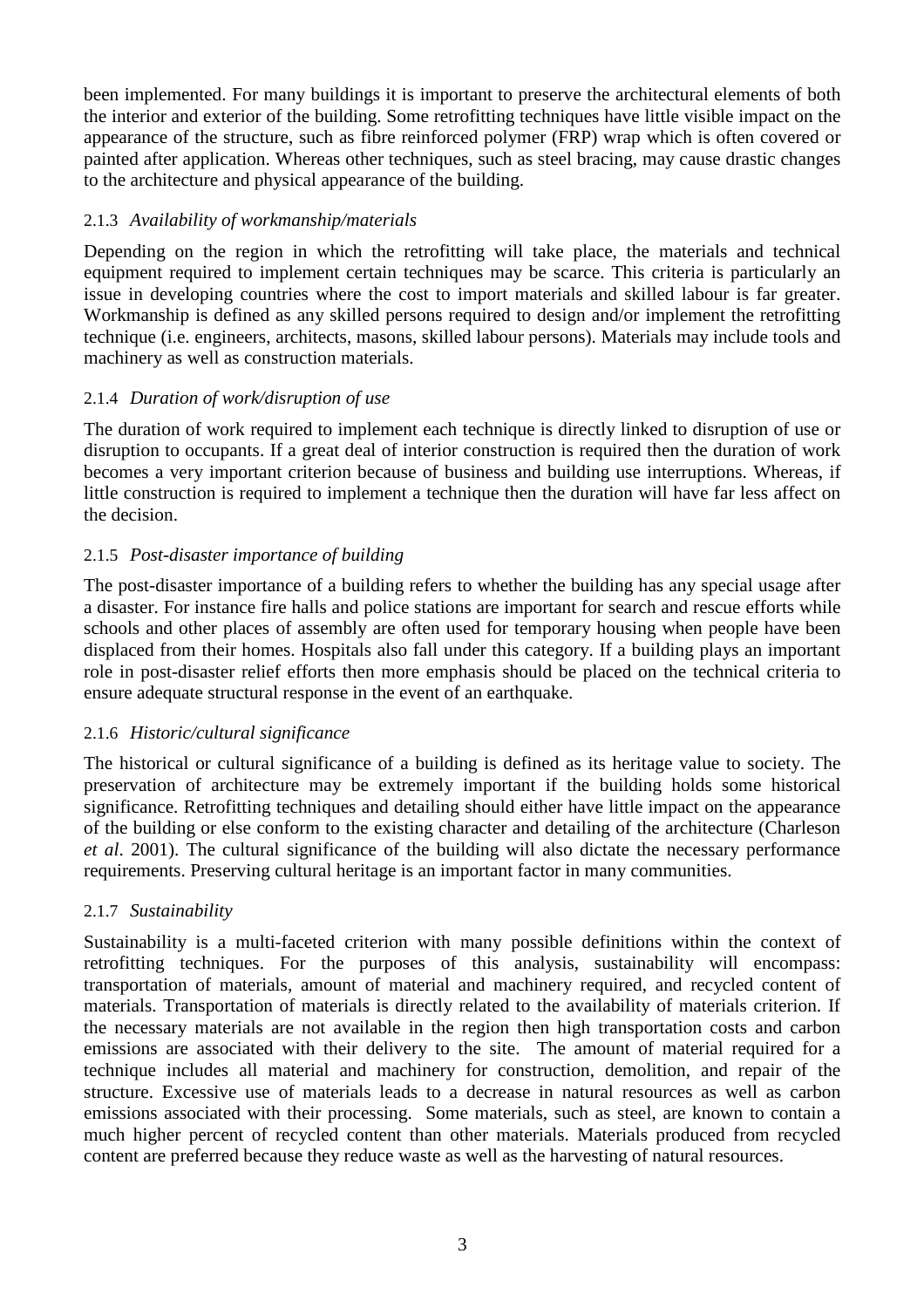## 2.2 *Selection of technical decision making criteria*

## 2.2.1 *Increase strength*

Strength refers to the ability of a structure or system to resist the seismic induced load demand (e.g. shear and flexural loads). A structure with high strength has the ability to resist both lateral and vertical forces generated from seismic activity. Increase in strength is one of the most common criteria used to evaluate retrofitting techniques, however it is not always the most effective. Generally increasing strength also corresponds to increased weight and strain on the foundational system.

## 2.2.2 *Increase ductility*

Ductility here refers to the amount to which a structure can be deformed in the plastic region. A ductile structure has the ability to absorb and reduce energy and forces from seismic activity (Wright, 1998). Damage to the building can be minimized by increasing the amount of plastic deformation it can endure without fracture or failure. In many retrofitting cases it is more cost efficient to increase ductility rather than strength (Wright, 1998). Increasing ductility can be particularly beneficial in regions of high seismic activity.

#### 2.2.3 *Increase strength and ductility*

Oftentimes it is most effective, and efficient, to find a balance between increasing the strength and ductility of the structure. Increasing ductility can help increase the overall strength of a member and reduce permanent deformations. Alternatively, increasing strength means less ductility is required to prevent deformations and failure. It is effective to increase either strength or ductility to the necessary level. But it is possible and sometimes more effective to increase both parameters to a lesser degree than would be required individually.

## 2.2.4 *Compatibility of existing structural system*

Some structural systems are more suitable for alteration than others. The type and strength of the existing structural system may severely limit the retrofitting techniques that can be effectively applied to the structure. It is also important to consider the existing and available capacity of the foundation system (Thermou and Elnashai, 2006). For instance, some retrofitting techniques, such as steel jacketing, may add considerable weight to the structure, requiring an adequate foundation system.

## 3 **OWA AGGREGATORS**

An OWA operator of dimension *n* is a mapping of  $R^n \to R$  (where  $R \in [0, 1]$ ), which has an associated *n* number of performance modifiers  $W=(w_1, w_2,...,w_n)^T$ , where  $w_j \in [0, 1]$  and  $\sum_{j=1}^n w_j =1$ . Hence, for a given *n* performance modifiers vector  $(a_1, a_2, \ldots, a_n)$ , the OWA aggregation is performed as follows:

$$
OWA(a_1, a_2,..., a_n) = \sum_{j=1}^{n} w_j b_j
$$
 (1)

where  $b_j$  is the *j*<sup>th</sup> largest element in the vector  $(a_1, a_2,...,a_n)$ , and  $b_1 \ge b_2 \ge ... \ge b_n$ . Therefore, the weights  $w_j$  of OWA are not associated with any particular value  $a_j$ , rather they are associated with the ordinal position of *b<sup>j</sup>* . The linear form of OWA equation aggregates multiple performance modifiers vector  $(a_1, a_2,...,a_n)$  and provides a nonlinear solution (Yager and Filev 1999).

One of the major challenges in OWA method is to generate weights. Since the introduction of OWA operators by Yager (1988), different methods of OWA weight generation and extension of OWA operators have been proposed in the literature. Sadiq and Tesfamariam (2007) have discussed the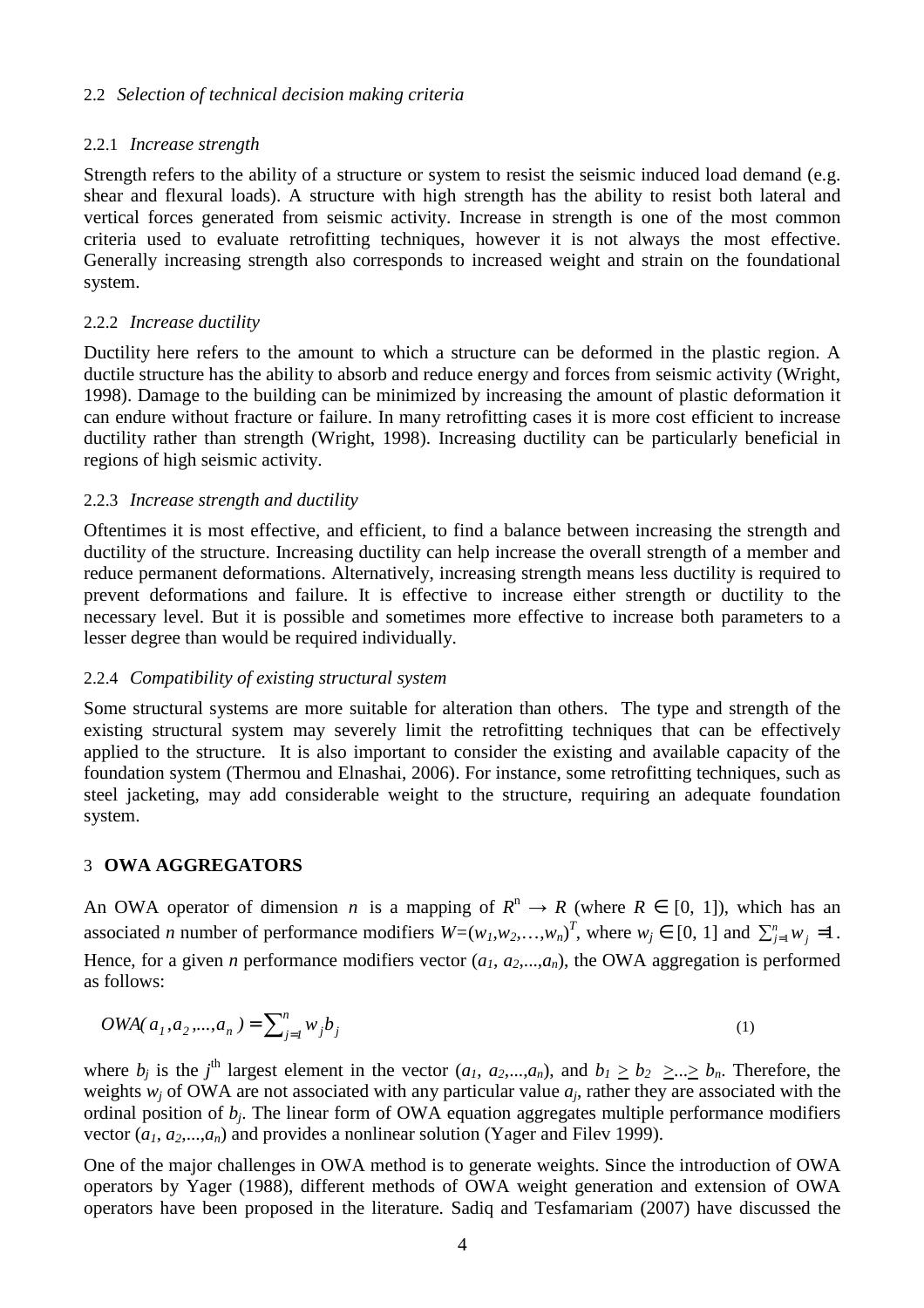current state of the art for OWA weight generation. Yager (1988) further introduced two characterizing measures called *orness* and *dispersion* ( *Disp* ) or entropy, which are associated with the weighting vector *W* and are computed as

$$
orness(W) = \frac{1}{n-1} \sum_{i=1}^{n} w_i (n-i), \text{ where } orness \in [0, 1]
$$
\n<sup>(2)</sup>

$$
Disp(W) = -\sum_{i=1}^{n} w_i \ln(w_i)
$$
\n(3)

The *orness* characterizes the degree to which the aggregation is like an *or* (or *and*). Therefore, when *orness* = 0, the OWA becomes a *minimum* operator and conversely, when *orness* = 1, the operator becomes a *maximum* operator. The measure *Disp* provides a degree to which the information is distributed and is bounded by  $0 <$  *Disp*  $<$  ln(*n*). For *orness* = 0 or 1, the dispersion becomes zero, and when  $w_i = 1/n$  (like a uniform distribution), the dispersion is maximum, i.e.,  $\ln(n)$ .

The procedure adopted here to generate weights was proposed by O'Hagan (1988), which entails the use of *orness* (equation 2) and optimizes the *Disp* function (entropy) (equation 3). These calculated weights are referred to as maximum entropy (ME-) OWA weights.

#### 4 **ILLUSTRATIVE EXAMPLE**

The structure considered in the application is a three-story RC structure built at the European Laboratory for Structural Assessment (ELSA) of the Joint Research Center (JRC) in Ispra, Italy (Caterino *et al*. 2009). The building is representative of pre-seismic code constructions in southern Europe. A total of five seismic resistance upgrading options are considered, three of those aiming at a seismic capacity enhancement  $(A_1, A_2, A_3)$ , the last two providing a seismic demand reduction  $(A_4, A_2, A_3)$  $A<sub>5</sub>$ ). The five retrofitting options are:

- 1) A1, confinement by glass FRP of columns and joints (increases the building displacement capacity)
- 2)  $A_2$ , addition of steel braces (provides a global strength (and stiffness) enhancement);
- 3) A3, concrete jacketing of selected columns (partial but simultaneous enhancement of strength and ductility);
- 4) A4, base isolation of the structure (reduction of the seismic forces); and
- 5) A5, installing four viscous dampers at the first story of the building (attenuates the seismic demand).

Each of the five alternatives is evaluation based on six criteria  $(x_{ii}, i$  represents the alternative used and *j* represents the criterion) (Table 1). Results of the six evaluation criteria with respective to the five alternatives are provided in (Table 2).

| <b>Criterion</b> | Application                                            |
|------------------|--------------------------------------------------------|
| $C_1$            | Installation cost                                      |
| $C_2$            | Maintenance cost                                       |
| $C_3$            | Duration of work/disruption of use                     |
| $C_4$            | Functional compatibility                               |
| $C_5$            | Skilled labour requirement/needed technology level     |
|                  | Significance of the needed intervention at foundations |

Table 1 Description of eight evaluation criteria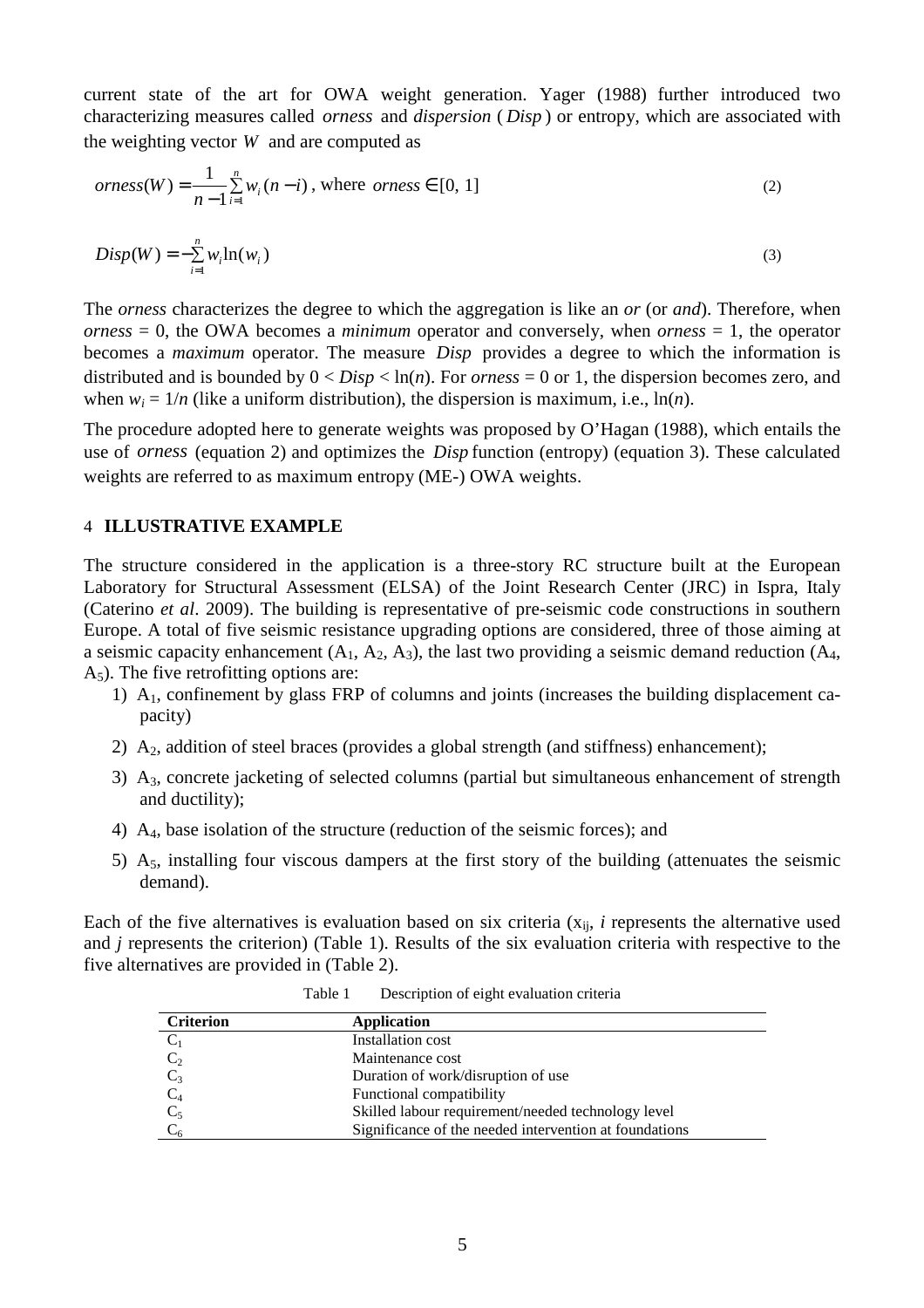|                    | <b>Decision criteria</b> |                                            |              |                |       |       |
|--------------------|--------------------------|--------------------------------------------|--------------|----------------|-------|-------|
| <b>Alternative</b> | $C_1 \times$             | $\mathbf{C}$ , ( $\boldsymbol{\epsilon}$ ) | $C_3$ (days) | C <sub>4</sub> | C.    |       |
| A <sub>1</sub>     | 23,096                   | 23,206                                     | 33           | 0.482          | 0.374 | 2.90  |
| A <sub>2</sub>     | 53.979                   | 115,037                                    | 122          | 0.063          | 0.104 | 15.18 |
| $A_3$              | 11,175                   | 40,353                                     | 34           | 0.255          | 0.044 | 2.97  |
| $A_4$              | 74,675                   | 97.884                                     | 119          | 0.100          | 0.374 | 2.65  |
| $A_5$              | 32,309                   | 36,472                                     | 19           | 0.100          | 0.104 | 2.87  |

Table 2 Decision matrix for the five retrofit alternatives with respect to eight decision criteria adopted from Caterino et al. (2009)

The decision criteria summarized in Table 2 are non-commensurable (e.g.  $C_1$  is defined as cost in  $\epsilon$ and  $C_3$  is defined as duration in days), and consequently cannot be directly aggregated using the MCDM. Therefore, non-commensurate input parameters have to be transformed into commensurate units. For simplicity, the transformation  $t_{ij}$  is done by normalizing the decision matrix  $x_{ij}$  summarized in Table 2, using TOPSIS normalization method:

$$
t_{ij} = \frac{\chi_{ij}}{\sqrt{\sum_{k=1}^{5} \chi_{kj}^2}}
$$
(6)

The normalized values are summarized in Table 3. The values summarized in Table 3 have cost criterion, where lower number is better alternative.

|                    | <b>Decision criteria</b> |                |       |       |       |                  |
|--------------------|--------------------------|----------------|-------|-------|-------|------------------|
| <b>Alternative</b> | $C_1$                    | C <sub>2</sub> | $C_3$ | $C_4$ | $C_5$ | $\mathbf{C_{6}}$ |
| A <sub>1</sub>     | 0.23                     | 0.14           | 0.19  | 0.85  | 0.68  | 0.18             |
| $A_2$              | 0.53                     | 0.71           | 0.69  | 0.11  | 0.19  | 0.94             |
| $A_3$              | 0.11                     | 0.25           | 0.19  | 0.45  | 0.08  | 0.18             |
| $A_4$              | 0.74                     | 0.60           | 0.67  | 0.18  | 0.68  | 0.16             |
| $A_5$              | 0.32                     | 0.22           | 0.11  | 0.18  | 0.19  | 0.18             |

**Table 3** Normalized payoffs  $x_{ij}$  values for the five retrofit alternatives with respect to eight decision criteria

Tesfamariam *et al*. (2010) have proposed a linguistic transformation function to quantify *Orness* values (Table 4). For each *orness* values, the ME-OWA weights are computed, the five alternatives are ranked, and results are summarized in Table 4. It can be noted that, for *orness* = 0.90, 0.70, 0.50, *A5* and *A2* are most and least desired retrofit alternative, respectively. It is interesting to note that, with decreasing *orness* values, there is rank reversals, where for example, for *orness* = 0.10, *A3* and *A4* are most and least desired retrofit alternative, respectively.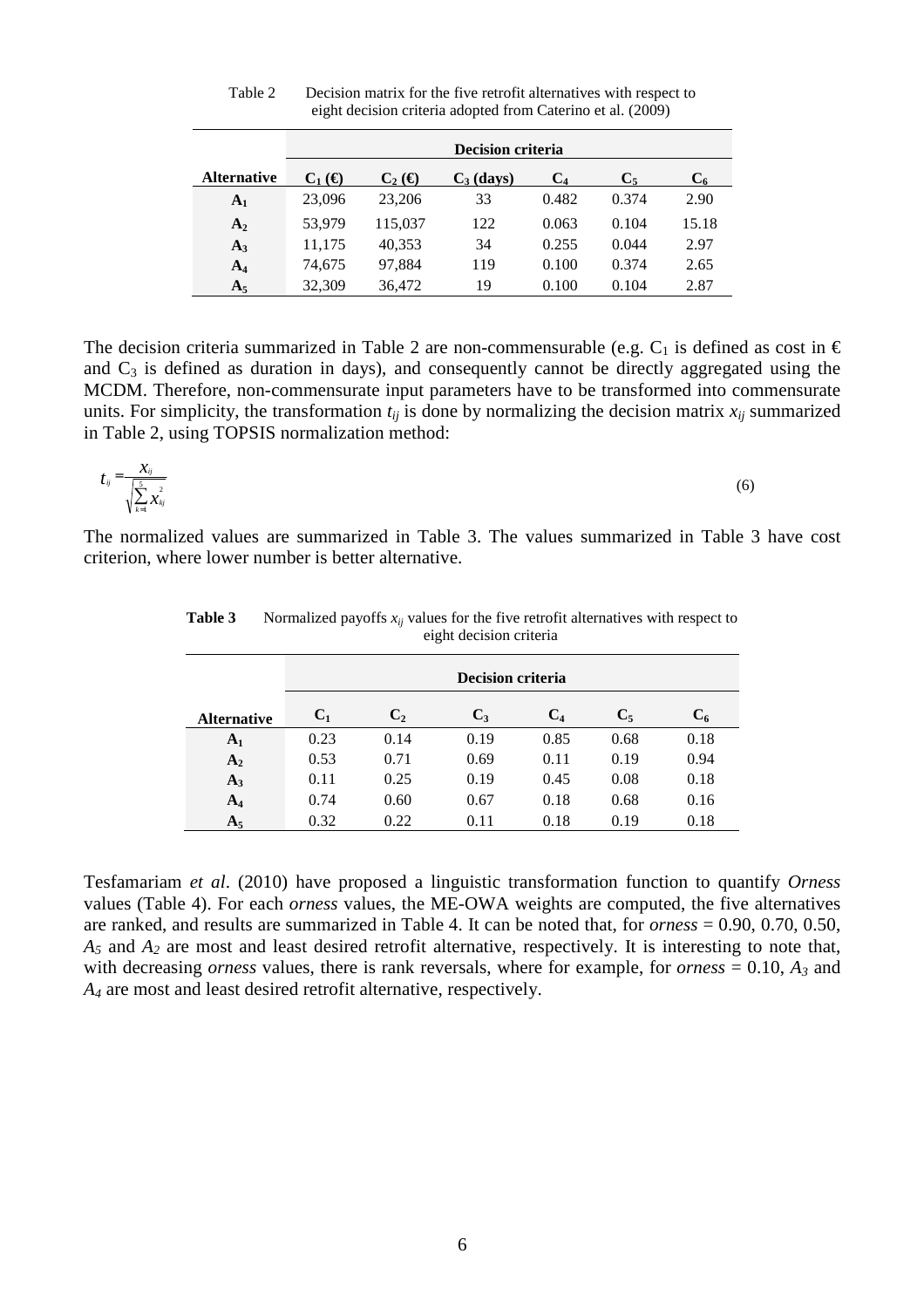| Degree of<br>optimism      | <i><b>Orness</b></i> | <b>ME-OWA Weights</b>                    | <b>Ranking of alternatives</b>                              |
|----------------------------|----------------------|------------------------------------------|-------------------------------------------------------------|
| Optimistic                 | 0.9                  | $\{0.67, 0.21, 0.07, 0.03, 0.01, 0.0\}$  | $A_5(0.28) > A_3(0.38) > A_4(0.71) > A_1(0.74) > A_2(0.85)$ |
| Moderately<br>optimistic   | 0.7                  | $\{0.34, 0.25, 0.17, 0.11, 0.08, 0.06\}$ | $A_5(0.23) > A_3(0.28) > A_1(0.54) > A_4(0.62) > A_2(0.69)$ |
| Normative                  | 0.5                  | $\{1/6, 1/6, 1/6, 1/6, 1/6, 1/6\}$       | $A_5(0.20) > A_3(0.22) > A_1(0.39) > A_4(0.51) > A_2(0.54)$ |
| Moderately<br>conservative | 0.3                  | $\{0.06, 0.08, 0.12, 0.18, 0.27, 0.29\}$ | $A_3(0.15) > A_5(0.17) > A_1(0.26) > A_2(0.37) > A_4(0.38)$ |
| Conservative               | 0.1                  | $\{0, 0.02, 0.04, 0.08, 0.23, 0.63\}$    | $A_3(0.10) > A_5(0.14) > A_1(0.17) > A_2(0.20) > A_4(0.23)$ |

**Table 4** Transformation of linguistic degree of optimism to *orness* values

The OWA aggregator is used for the five alternatives or orness values of 0 to 1 interval. The results are summarized in Figure 2.



Figure 2. Valuation of different retrofit alternatives with respect to *orness*

#### 5 **CONCLUSIONS**

Vast numbers of non-code conforming buildings are vulnerable to seismic induced damages. The risk to lives and financial loss can be minimized by retrofitting these buildings. The decision drivers used to select the desired retrofit alternatives are often related with strength and ductility improvements. However, past earthquake damages and challenges in retrofit selection has highlighted the need for multiple criteria decision making, such as availability of skilled workmanship, duration of retrofitting, etc. In this paper, a multi-criteria based decision support tool is proposed for retrofit selection. The OWA aggregators are used for the MCDM tool, and the utility of the proposed method is illustrated with an example. The OWA operator provided a flexibility to incorporate decision maker's attitude or tolerance. Indeed, with changing the decision maker's attitude, there was a rank reversal in the desired retrofit technique.

#### 6 **REFERENCES**

Caterino, N., Iervolino, I., Manfredi, G. and Cosenza, E. (2008) Multi-criteria decision making for seismic retrofitting of RC structures, Journal of Earthquake Engineering, vol 12, No 4, pp 555- 583.

Caterino, N., Iervolino, I., Manfredi, G. and Cosenza, E. (2009) Comparative analysis of multi-